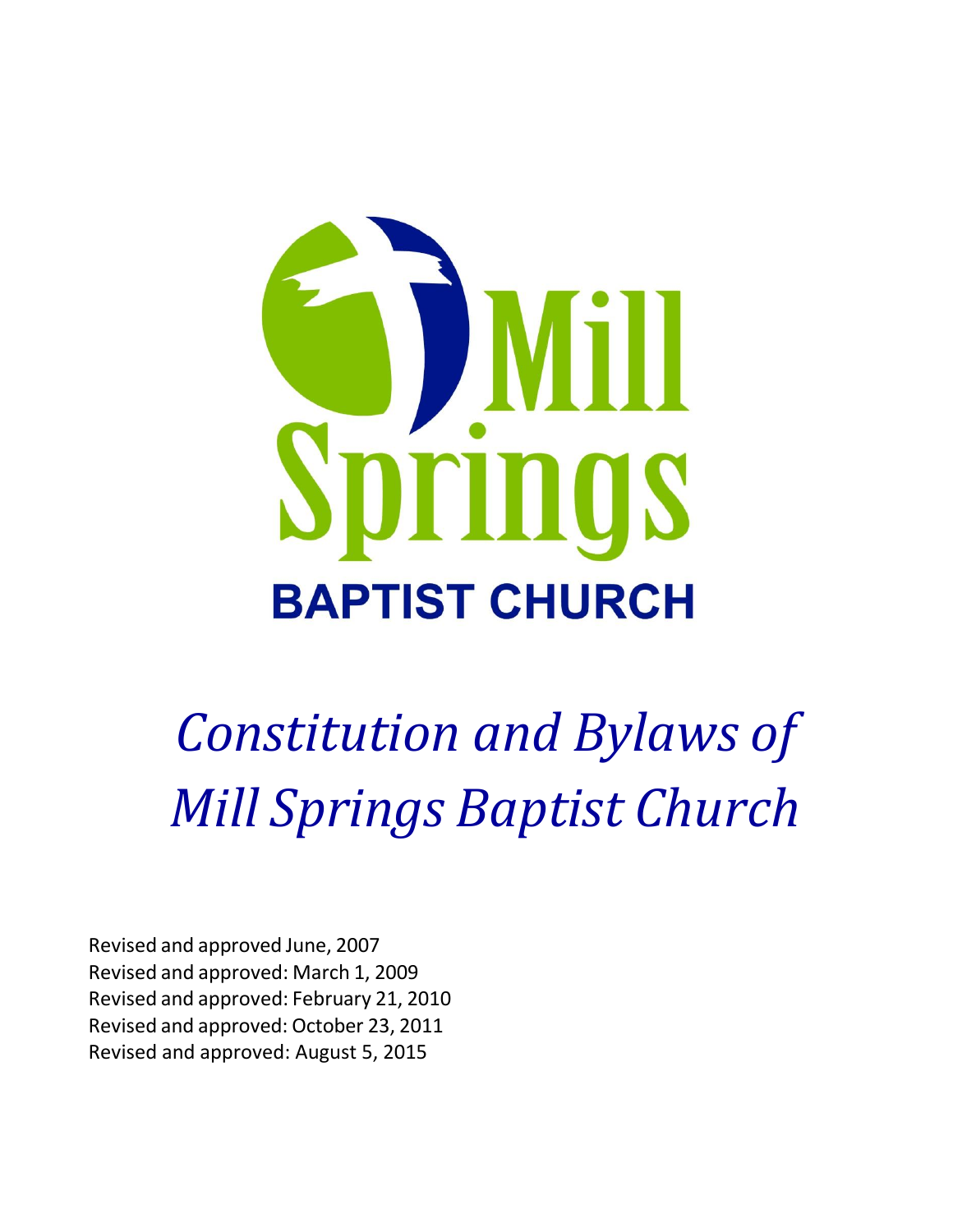# *---CONSTITUTION---*

### **ARTICLE I: NAME**

This body shall be known as the Mill Springs Baptist Church of Jefferson City, Tennessee. This church is an incorporated entity under the Tennessee Nonprofit Corporation Act.

#### **ARTICLE II: VISION STATEMENT**

To evangelize the lost at home and abroad and then to disciple believersinto Christlikeness.

### **ARTICLE III: DOCTRINE**

*The Baptist Faith and Message 2000* as amended reflects the doctrinal position of this church.

## **ARTICLE IV: CHURCH POLITY**

The government of the church is vested in the body of believers who compose it. It is subject to the control of no other ecclesiastical body but insofar as it is practical, this church will cooperate with and support the Jefferson County Association, the Tennessee Baptist Convention, and the Southern Baptist Convention.

## *---BY-LAWS---*

### **ARTICLE I: CHURCH MEMBERSHIP**

This is an autonomous and democratic Baptist church under the Lordship of Jesus Christ. The membership retains unto itself the exclusive right of self-government in all phases of the spiritual and temporal life of this church. The membership reserves the exclusive right to determine who shall be members of this church and the conditions of such membership.

## **Section 1: Qualifications for membership**

The membership of this Church shall consist of such persons who confess Jesus Christ to be their Savior and Lord, and who have been baptized by immersion in the name of the Father, Son, and Holy Spirit.

Transfer members coming from participating Baptist churches must present a letter from their previous church indicating that they are currently a member in good standing and be affirmed by the congregation of MSBC.

Transfer members coming from non-Baptist churches must give a testimony consistent with Christian conversion, be Scripturally baptized by immersion with the understanding that baptism is symbolic of the new life in Christ, and be affirmed by the congregation of MSBC.

As Watchcare Members. The Watchcare Ministry at MSBC is primarily for college students or other seasonal residents or our community, who are members of another church and yet desire to be connected with a local church family while living in our community. A watchcare member may participate in corporate worship, discipleship, fellowship, evangelism, and service at MSBC without transferring membership from his home church. Watchcare members are not allowed to vote on congregational matters. In addition, watchcare members must meet all additional conditions and approvals as may be required by the church to enter into various types of service. Watchcare members must present a letter from their previous church indicating that they are currently a member in good standing and also be affirmed by the congregation of MSBC. All members, including Watchcare Members, must adhere to the Church's Statement on Marriage and Sexuality found in Section 6.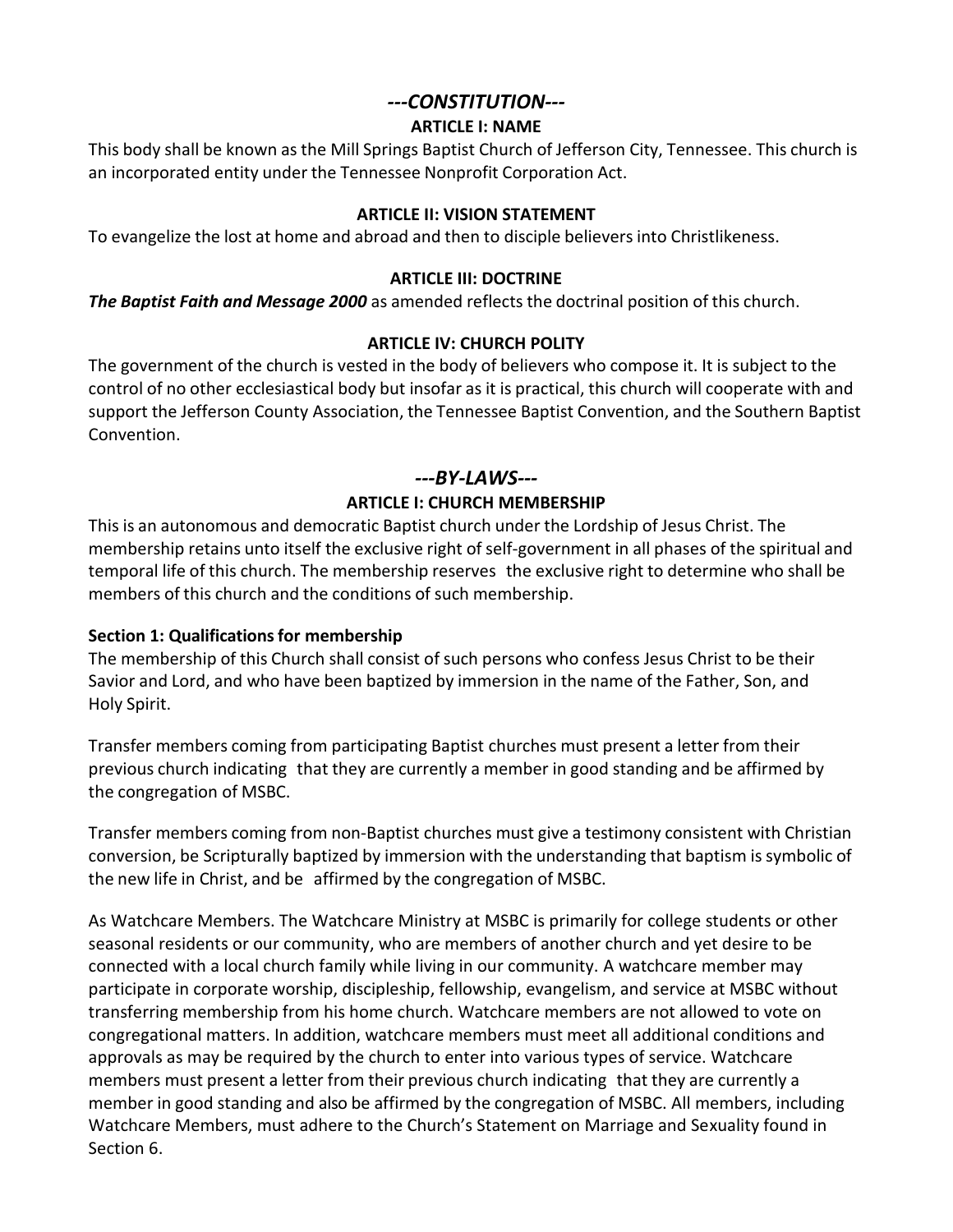## **Section 2: Rights and duties of church membership**

Such members as are in full and regular standing, are hereby interpreted to mean those members of the church who are sound in doctrine, engaged actively in the work of this church, regular in attendance at the stated services of this church, and contribute regularly and systematically to the support of the church.

Church members who do not meet these criteria are considered to be inactive members. Active members of the church are entitled to vote at all elections and on all questions submitted to the church in conference, provided the member is present. The deacon body would make the final determination in the event of a dispute concerning the eligibility of an individual member's vote.

Only active church members are eligible for consideration by the membership as candidates for elective offices in the church.

Every member of the church may participate in the ordinances of the church.

## **Section 3: Termination of church membership**

Membership shall be terminated by death, transfer of letter to another Baptist church, or exclusion by church action (See Article 1, Section 4).

# **Section 4: Discipline**

It shall be the basic purpose of the MSBC to emphasize to its members that every reasonable measure will be taken to assist any troubled member. The pastor, other members of the church, staff and deacons are available for counsel and guidance. Redemption rather than punishment will be the guideline which governsthe attitude of one member towards another. Should some serious condition exist which would cause a member to become a liability to the general welfare of the church, every reasonable measure will be taken by the pastor and by the deacons to resolve the problem. All such proceedings shall be pervaded by a spirit of Christian kindness and forbearance. But, finding that the welfare of the church will best be served by a two-thirds vote of the members present at a meeting called for this purpose; the church will proceed to declare the offender to no longer be in the membership of the church.

## **Section 5: Restoration**

Any person whose membership has been terminated for any condition which has made it necessary for the church to exclude him will upon his request be restored to membership by two-thirds vote of the church upon evidence of his repentance and reformation.

# **Section 6: Statement on Marriage and Sexuality**

We believe that term "marriage" has only one meaning and that is marriage sanctioned by God which joins one man and one woman in a single, exclusive union, as delineated in Scripture (Genesis). We believe that God intends sexual intimacy to only occur between a man and a woman who are married to each other. We believe that God has commanded that no intimate sexual activity be engaged in outside of a marriage between a man and a woman.

We believe that any form of sexual immorality, including, but not limited to, adultery, fornication, homosexuality, bisexual conduct, bestiality, incest, pornography, attempting to change one's sex, or disagreement with one's biological sex, is sinful and offensive to God.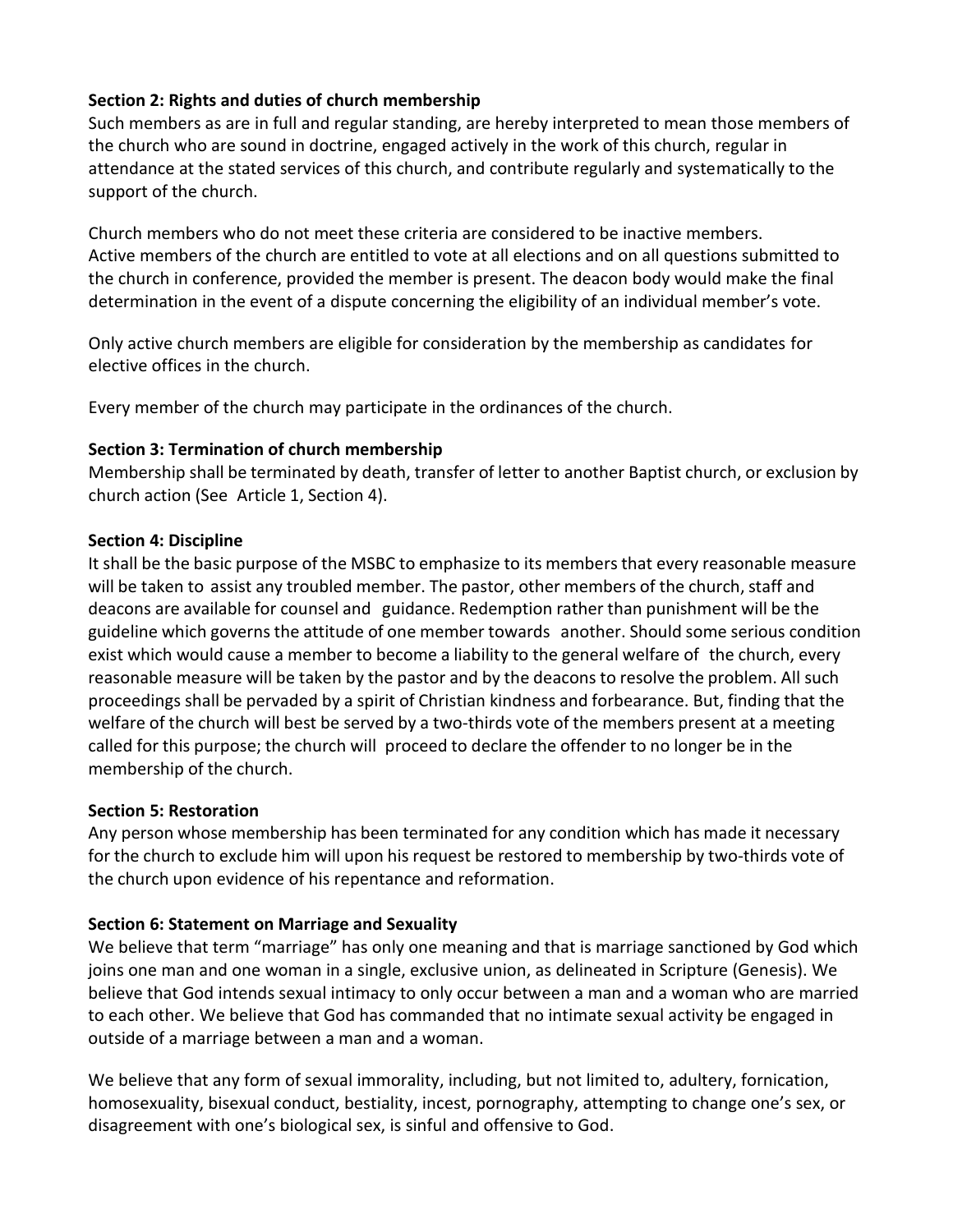We believe that in order to preserve the function and integrity of the church as the local Body of Christ, and to provide a Biblical role model to the church members and the community, it is imperative that all persons employed by the church in any capacity, who join into any type of formal membership in the church as defined in Section 1 above or who serve as volunteers, should abide by and agree to this Statement on Marriage and Sexuality and conduct themselves accordingly.

We believe that God offers redemption and restoration to all who confess and forsake their sin, seeking His mercy and forgiveness through Jesus Christ.

We believe that every person must be afforded compassion, love, kindness, respect, and dignity. Hateful and harassing behavior or attitudes directed toward any individual are to be reprimanded as such actions are not in accord with scripture nor the doctrines of the Church.

## **ARTICLE II: CHURCH OFFICERS**

#### **Section 1: Pastor**

The Senior Pastor is responsible for leading the church to function as a New Testament church.

The Senior Pastor leads the congregation, the organizations, and the church staff to perform their tasks.

### **Duties of the pastor**

The Senior Pastor of this church shall be a regularly ordained minister of the Southern Baptist Convention.

The Senior Pastor shall have charge of the welfare and oversight of the church under the authority of Jesus Christ, the Chief Shepherd. The Senior Pastor shall minister to the church at all regular and appointed times of worship and service and to individual members whenever possible.

The Senior Pastor shall act as moderator of church business meetings.

The Senior Pastor shall function as the general supervisor of all church staff. The deacons will be consulted if conflicts involving a staff member and the Senior Pastor cannot be resolved (Section 3:A Duties of Deacons).

The Senior Pastor shall counsel with the deacons and/or Finance Committee regarding changes in employee status (i.e. full-time/part-time), employee benefits, and/or changes in salary. If approved by the deacons, the deacons shall bring a motion on the proposed changes before the church for approval in a properly called business meeting.

The Senior Pastor shall be responsible for the enforcement of all policies and procedures related to employees and staff. Should changesto these procedures be warranted, the Senior Pastor shall make such recommendations in writing to the deacon body for approval.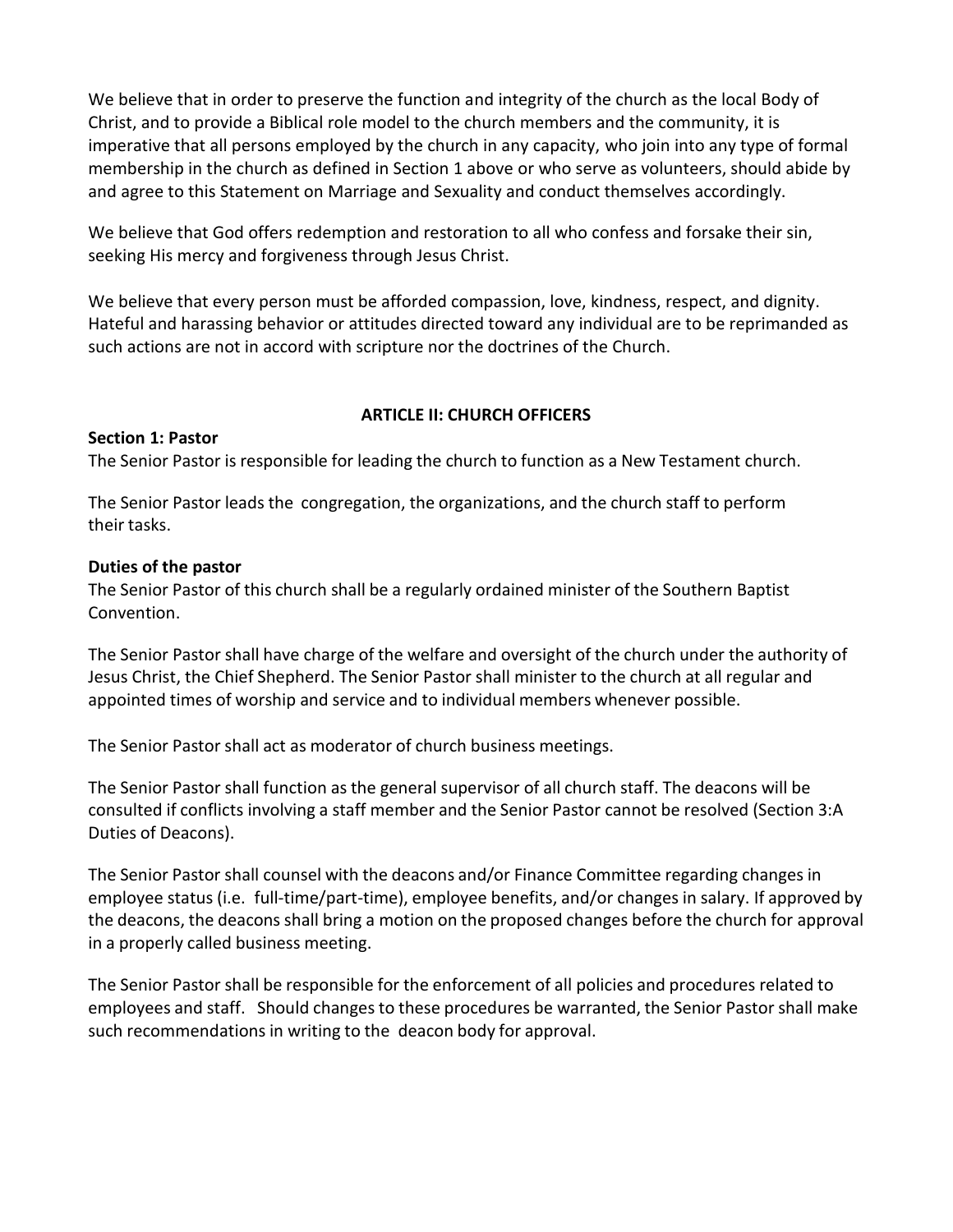#### **The calling of a pastor**

The Senior Pastor shall be chosen and called by the church whenever a vacancy occurs. A pulpit committee shall be nominated by the deacons and elected for the purpose of calling a Senior Pastor. The pulpit committee shall have no more than seven members, three of which shall be deacons and the committee will be chaired by a deacon. The election of the Senior Pastor shall take place by the congregation at a meeting called for this purpose, of which at least ten (10) days notice has been given. Only one candidate may be nominated at a time. Election shall be by ballot, an affirmative vote of three-fourths of those present being necessary for confirmation.

### **Resignation of pastor**

The Senior Pastor may relinquish the office as pastor by giving at least two weeks' notice to the church at the time of resignation. The Church may declare the office of pastor to be vacant; such action taking place at a meeting called by the deacons. A minimum of (10) days notice shall be given to the congregation for such a meeting. The moderator for this meeting will be decided by the deacons. The vote to dismiss the Senior Pastor shall be by ballot and require three-fourths affirmation of the members present.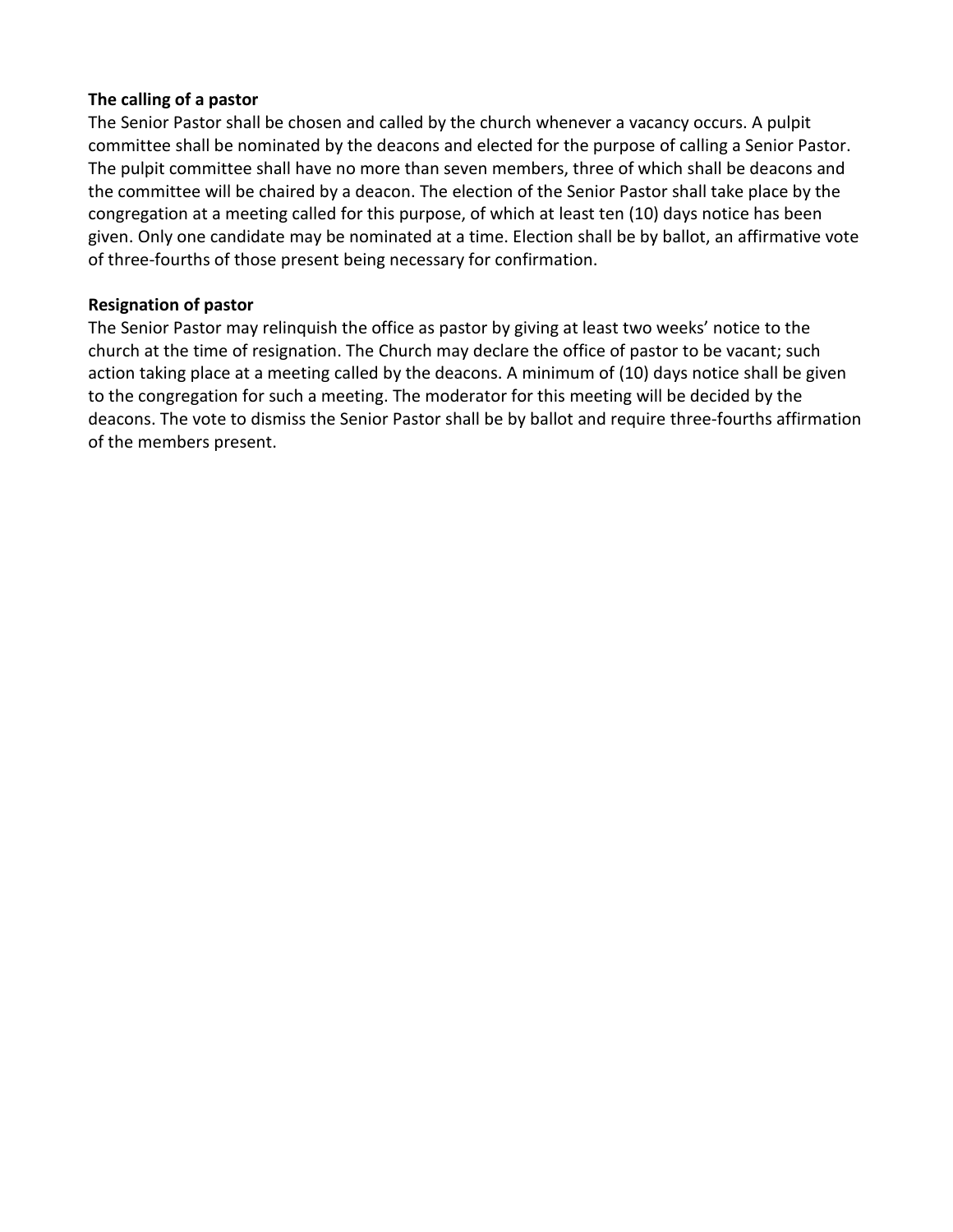# **Section 2: Church staff Ministerial staff**

All ministerial staff shall be called and employed as the church determines the need for such offices.

The church may elect to vacate ministerial staff positions upon the recommendation of the deacons and majority vote of the church at a meeting called for this purpose of which at least ten (10) days notice is given. Additionally administrative leave may be implemented by the deacons until such time as a specialcalled business meeting can be held.

### **Non-ministerial staff**

Non-ministerial staff members shall be employed as the church determines the need for such positions.

All paid employees shall be nominated by the deacon body and elected by majority vote of the congregation at a meeting called for this purpose of which at least ten (10) days notice is given.

The church may elect to vacate non-ministerial staff positions upon the recommendation of the deacons and majority vote of the church at a meeting called for this purpose of which at least ten (10) days notice is given.

Additionally administrative leave may be implemented by the deacons until such time as a special-called business meeting can be held.

#### **Section 3: Deacons**

In accordance with the New Testament, deacons are servants of the church and oversee the spiritual and physical well-being of the congregation. Deacons support the pastor by ministering to the congregation, leading the church to achieve its mission, proclaiming the gospel, administering church affairs, and caring for church members and other persons in the community.

## **A. Duties of deacons**

Deacons must be above reproach and serve as examples to the congregation guarding the unity of the church in the power of the Holy Spirit.

Deacons serve as a council of advice and in conference with the pastor in all matters pertaining to the welfare and work of the church. They work with the pastor to consider and formulate plans for the constant effort and progress in the church in evangelism and discipleship.

Deacons are responsible to establish and maintain personal relations with and inspiring oversight of all church members. Deacons must seek to know the physical needs and the moral and spiritual struggles of the members and serve the whole church in relieving, encouraging, developing, and serving all who are in need.

Deacons have oversight, along with the pastor, for the discipline of the church. Such oversight shall be in cooperation with the pastor, under the leadership of the Holy Spirit, and in obedience to the principles set forth in Matt 18: 15-17; 1 Cor 5:9-13; 1 Thess 5:12-15. The deacons shall be free to call upon any members of the church to aid in disciplinary process.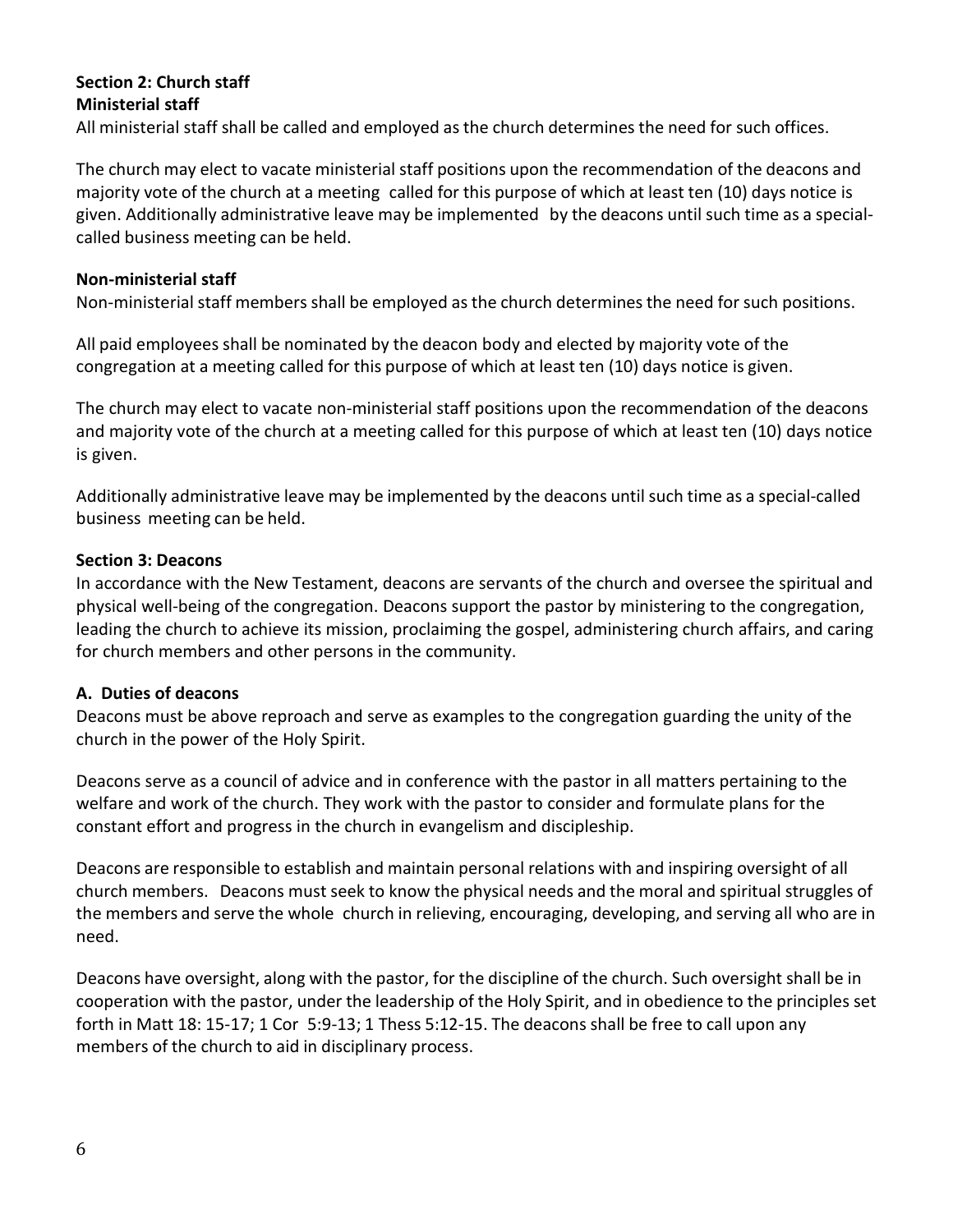Deacons may provide for pulpit supply in the case of absence or inability of the pastor subject to advice from and conference with him. In any period when the church is without a pastor, the deacons will arrange for temporary pulpit supply and recommend a pulpit committee to the church for approval.

The deacons will, with the pastor, serve as the deacon nominating committee for all prospective deacon nominees to assure that such men they recommend to the church for the office of deacon have met the qualifications set forth in Section 3B of these bylaws.

The deacons shall assist the pastor in preparing and administering the Lord's Supper and provide assistance as needed at baptismal services.

The deacons shall oversee the receiving, counting, recording, and securing of all offerings.

The deacons are responsible for approving the policies and procedures that govern the internal operations of all standing and non-standing committees.

The deacons are responsible for overseeing the process for calling ministerial staff and hiring nonministerial staff as outlined in the church's policies and procedures.

The deacons shall serve as the primary governing body in the event a conflict arises between staff members (ministerial and non-ministerial) and the Senior Pastor. Any employee or staff member can request to meet with the deacons during any regular orspecial-called Deacon's Meeting.

## **B. Qualification of deacons**

Deacons must be committed to the spiritual qualifications as set forth in I Tim 3:1-13 and in Acts 6:1-7.

Deacons should be those filled with the Holy Spirit and of proven Christian character and habits, faithful in practicing Biblical stewardship of histime and finances.

Deacons should be able ministers and servants to others and capable of assisting the pastor in ministering to the spiritual needs of the congregation.

Deacons should be respected men in the church, the home, and the community, and should demonstrate mature judgment in all matters.

Deacons shall be members of this church willing to participate actively in all deacon functions, faithful and loyal to all programs of the church, and regular in worship service attendance.

A deacon shall be at least twenty-one (21) years of age and a member of this church for at least one year at the time of election.

Only one member of any immediate family shall serve as deacon at any one time.

# **C. Nomination and election of deacons**

Vacancies in the deacon body may occur in the event a deacon elects to become inactive, moves church membership, dies, or is terminated (see section F).

Upon being notified that a vacancy exists, the deacon nominating committee shall initiate action to fill the vacancy.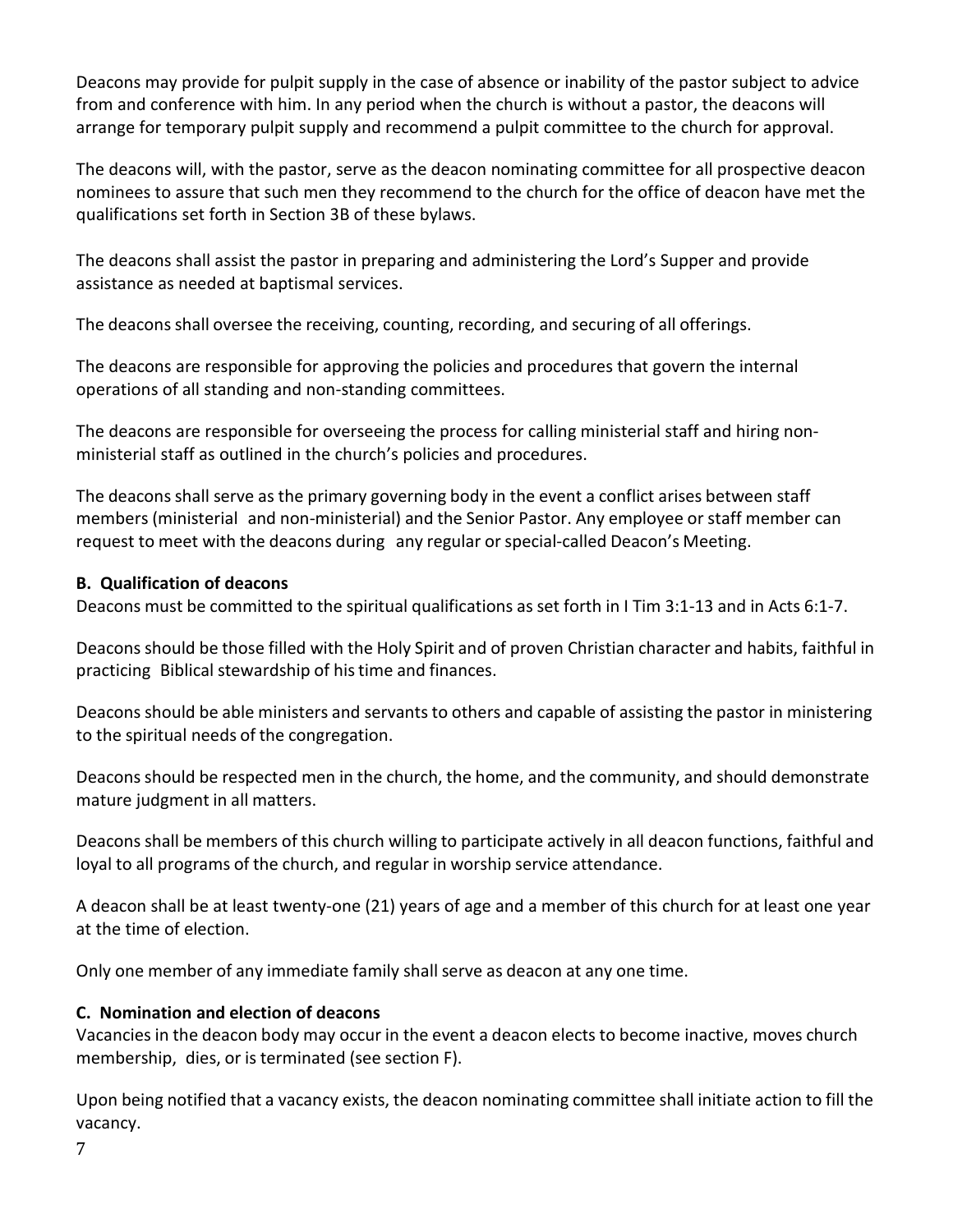The church will be informed regarding the number of deacon vacancies and the Deacon Nominating Committee will solicit the names of eligible men from the congregation at that time.

The Deacon Nominating Committee shall be composed of all active deacons and the pastor.

The Deacon Nominating Committee will consider each candidate, conduct interviews, pray, and seek a consensus prior to presenting recommendations to the church for approval during a regular or special called business meeting.

All candidates being nominated to the church by the Deacon Nominating Committee must share their testimony before the church and answer any questions from the congregation during a previously announced meeting occurring no lessthan one week prior to deacon election.

## **D. Ordination of deacons**

All elected and non-ordained candidates shall be ordained prior to serving as deacon.

# **E. Number of deacons**

There may be seven (7) deacons for the first two hundred fifty (250) or less whose names are on the church roll and one (1) additional deacon allowed for each additional fifty (50) members.

# **F. Termination of deacons**

Deacons who fail to perform their duties or prove unworthy of the office of deacon may be relieved of their responsibilities by vote of the church membership at a regular business meeting at which at least ten (10) days notice is given.

## **Section 4: Moderator**

The moderator of this church shall be the pastor. In the absence of the pastor, the duty as presiding moderator will go in the following order: associate pastor, chairman of deacons, or another deacon. In the absence of all the above so named, the meeting will be rescheduled.

# **A. Duties of Moderator**

The church moderator is to call the church to order and preside over the business meeting.

# **Section 5: Church clerk**

The church clerk, also known as the Secretary of the corporation, is nominated by the Committee on Nominations and voted on by the church. An assistant clerk (Secretary) shall be also appointed in the same manner.

# **A. Duties of church clerk**

The Secretary shall be responsible for keeping a record of all official actions of the church and maintaining an up-to-date record of all church members. All church records are church property, and shall be kept in the church office.

# **Section 6: Church treasurer**

The church treasurer shall be known asthe Financial Officer of the corporation.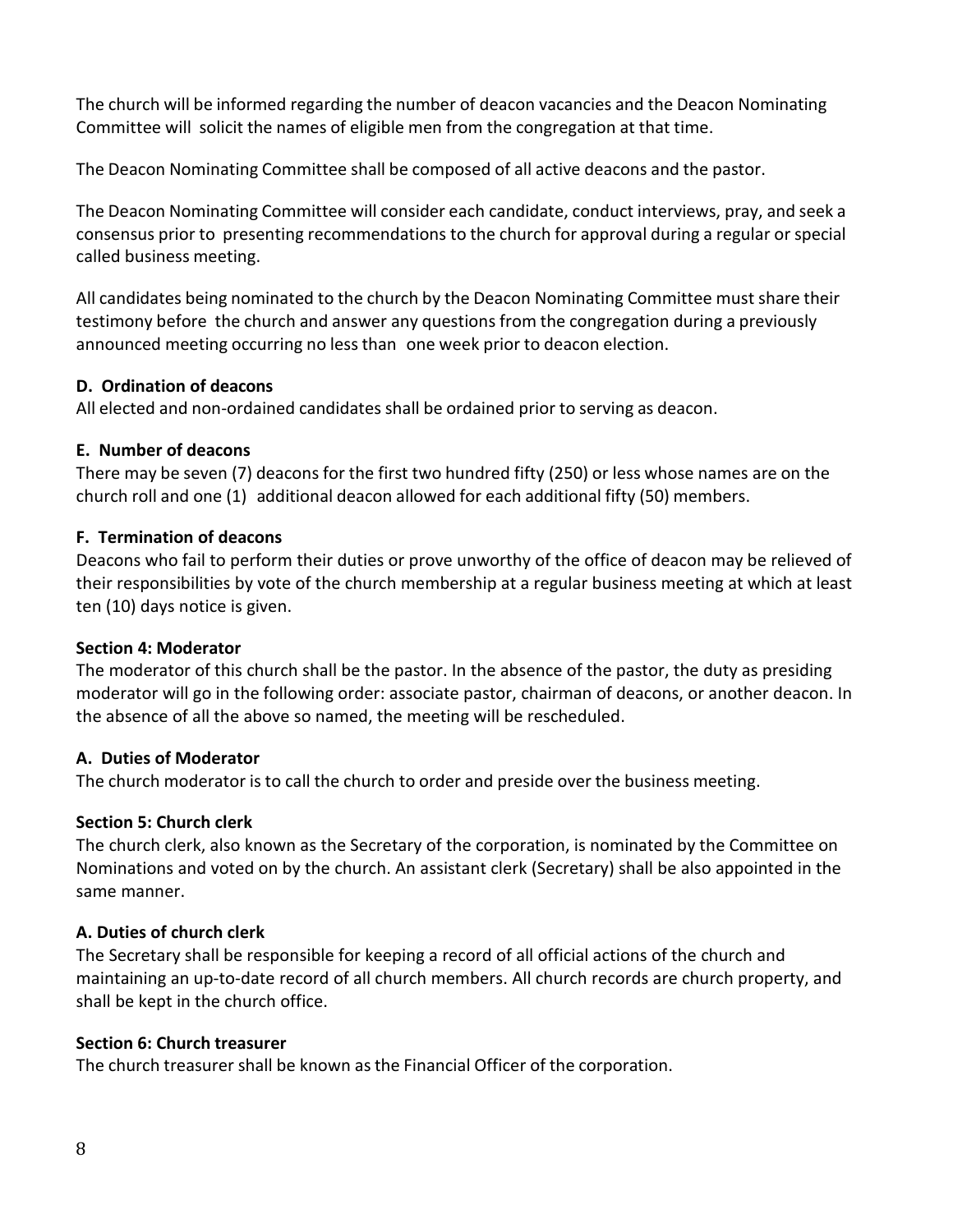### **A. Duties of Church Treasurer**

The Financial Officer will be nominated by the Committee on Nominations and voted on annually by the church. An assistant treasurer (Financial officer) shall also be appointed in the same manner.

It shall be the duty of the Financial Officer to periodically reconcile all money counting records and deposit slips, review all payment vouchers, financial invoices and payroll calculations prior to disbursement of funds, and periodically reconcile bank statements. The financial records may be audited at any time.

### **Section 7: Trustees**

The trustees, also known as the Board of Directors, shall be composed of the pastor, a deacon designate, and three active church members nominated by the Committee on Nominations and approved by vote of the church. The Board of Directors shall elect a chairman who is referred to as the President of the Corporation.

### **A. Duties of Trustees**

The Board of Directors shall have oversight of all physical assets legally titled to and/or owned by the corporation.

The Board of Directors will bring motions to the church involving alterations, improvements, acquisitions, and/or usage plans involving the corporation's physical assets. All such motions must be approved by the church during a regular or special called business meeting.

The Board of Directors shall take measures to legally protect and secure the corporation's physical assets and make a report to the church periodically regarding such measures.

The Board of Directors shall transact all legal affairs authorized by the church. The Board of Directors cannot conduct any business for the corporation except as authorized by the church in accordance with these bylaws.

## **ARTICLE III: CHURCH PROGRAM ORGANIZATIONS**

The church shall maintain programs such as Bible teaching, church member training, church leader training, new member orientation, mission education, action and support and music education, training and performance. The Sunday School shall be the basic organization of the Bible teaching program. The church shall provide human resources, the physical resources, and the financial resourcesfor the appropriate advancement of these programs.

## **ARTICLE IV: CHURCH COMMITTEES**

Committees shall be composed of active church members.

Nominations to fill committee vacancies may be presented by the Committee on Nominations at any regular business meeting or special called meeting.

The Committee on Nominations may recommend, with church approval, special committees to the church as special needs arise.

All committees are responsible for electing their own chairman.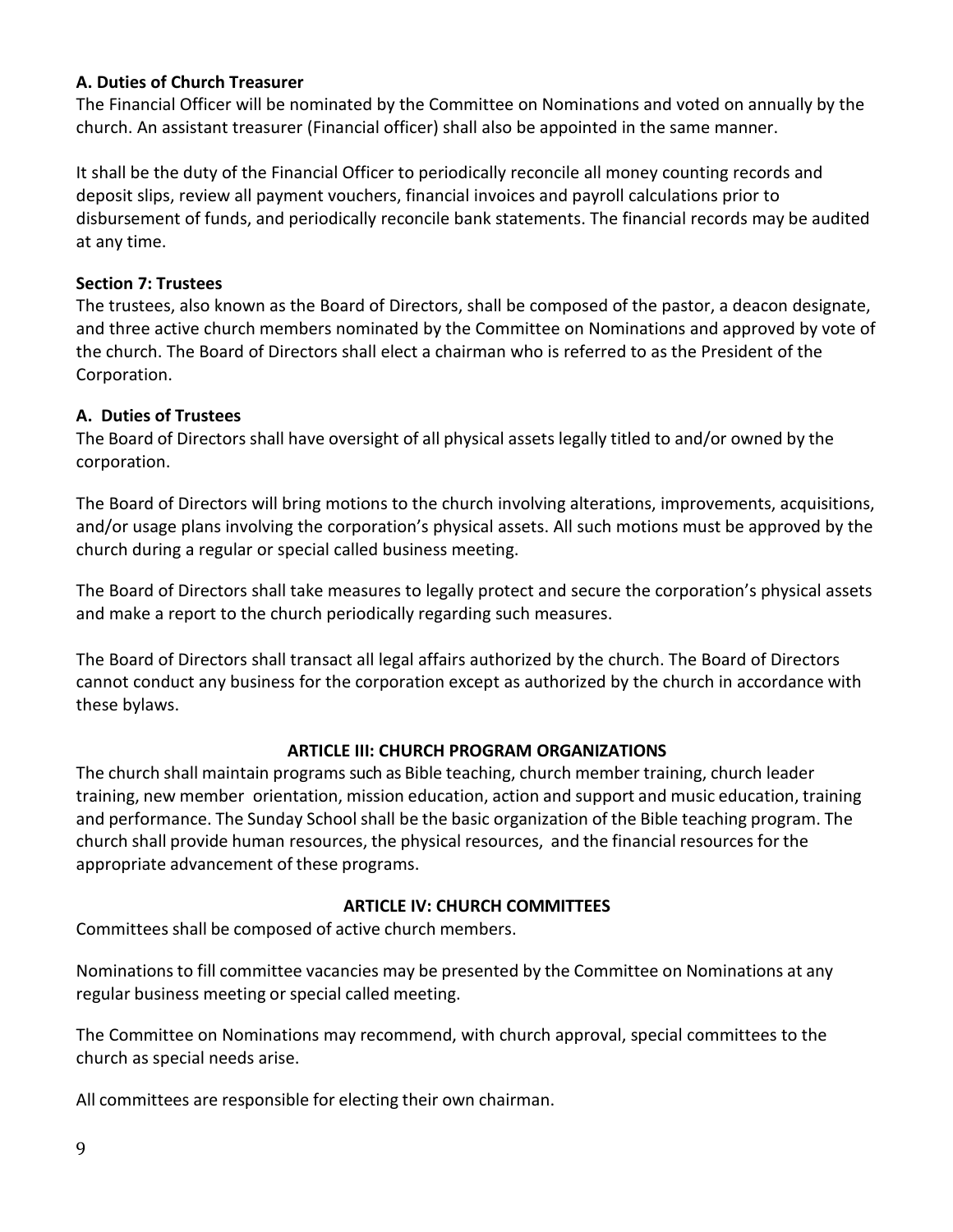Committees must keep accurate minutes of all meeting and give a report to the church at each quarterly business meeting.

All committees shall operate according to internal policiesthat are set by the Committee on Nominations and agreed on by the deacon body but any polices that conflict with these bylaws are invalid.

## **Section 1: Committee on Nominations**

The Committee on Nominations consists of the pastor, a deacon designate, and three active church members who are nominated by the deacons and voted on by the church.

The Committee on Nominations shall make nominations to fill committee vacancies (except the Committee on Nominations) to the church for congregational approval at any business meeting.

The Committee on Nominations shall make nominations to fill all elected teacher positions.

The Committee on Nominations oversees the appointment of all committee members to the church's standing committees.

# **Section 2: Finance Committee**

The Finance Committee consists of the pastor, the financial officer, a deacon designate, and three active church members who are nominated by the Committee on Nominations and voted on by the church.

The Finance Committee shall, after consideration of budget requests from staff and church membership, develop, and present the church budget for congregational vote for each calendar year.

The Finance Committee is responsible for a system of accounting for the handling of all church funds.

The Finance Committee shall, after consideration of the budget receipts and expenses, offer recommendations for the salary schedules of all paid staff members to the church for approval.

## **Section 1: Baptism**

# **ARTICLE V: CHURCH ORDINANCES**

This church shall receive for baptism any person who has received Jesus Christ as Savior by personal faith, who professes him publicly at any worship service, and who indicates a commitment to follow Christ as Lord.

Baptism shall be by immersion in water.

The pastor, or whomever the church shall authorize, shall administer baptism.

Baptism shall be administered as an act of worship during any worship service of the church.

# **Section 2: The Lord's Supper**

The Lord's Supper is an act of worship whereby members of this church and other Christians present partake of bread and the fruit of the vine, which symbolize Christ's broken body and shed blood for us, in remembrance of Christ's sacrifice for us on the cross.

The Lord's Supper shall be observed regularly.